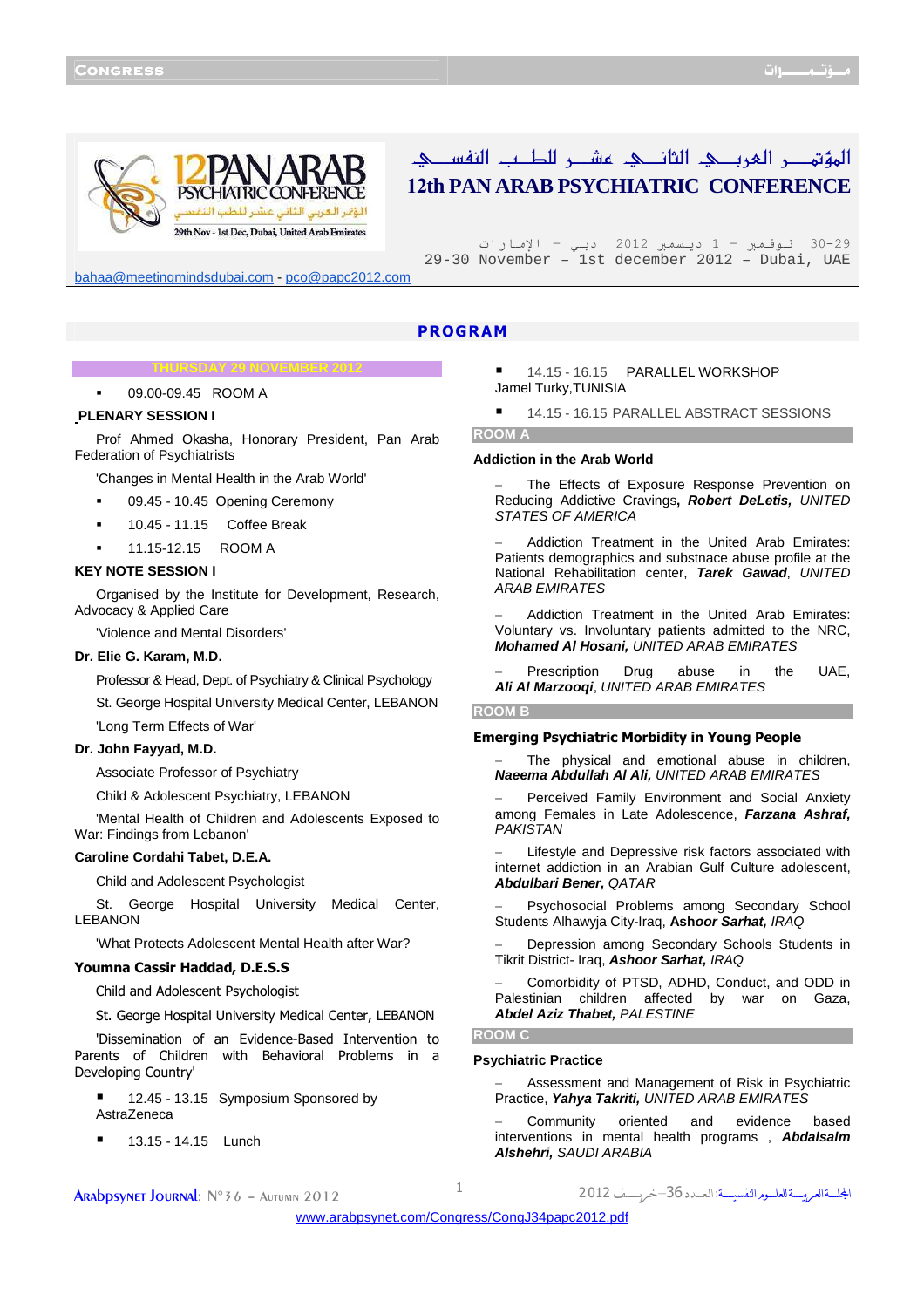− Mental Health Practice Amidst Transition in the Arab World, **Laila Atshan,** PALESTINE

− Multi disciplinary Mental Health Team Practice Kasr El Aini Experience, **Noha Sabry,** EGYPT

− Alternative care for Dubai, **Karim Behi**, UNITED STATES OF AMERICA

− Overview of Psychiatric Rehabilitation Services in Abu Dhabi, **Medhat Elsabbahy,** UNITED ARAB **FMIRATES** 

- 16.15 16.45 Coffee Break
- 16.45-17.15 Symposium sponsored by Pfizer
- 17.15-18.30 ROOM A

## **KEY NOTE SESSION II**

Woman Mental Health

#### **Prof. Afaf Khalil**

Professor of Psychiatry

Institute of Psychiatry, Ain Shams Universtity, EGYPT 'Depression in Women along their Lifetime'

## **Prof. Unaiza Niaz MD,DPM FRCPSYCH,**

Director, The Psychiatric Clinic & Stress Research Center, PAKISTAN

'Women's Mental Health & National Development'

## **Prof. Suhaila Ghuloum**

Senior Consultant, Assistant Professor,

Weill Cornell Medical College, QATAR

'Women Sensitive Mental Health Services'

17.15-18.30 PARALLEL ABSTRACT SESSIONS

#### **ROOM B**

### **Self Harm Across the Region**

Self mutilation by subcutaneous injection of kerosene: report from Iraq, **Maha Younis,** IRAQ

− A comparative study on perspectives on Non-Suicidal Self-Injurious Behaviors among Social Work Students in USA, Cyprus, Greece and Jordan. Implications for social work practice, **Efrosini Kokaliari,**  UNITED STATES OF AMERICA

− Completed suicides in Dubai, United Arab Emirates, **Kanita Dervic,** UNITED ARAB EMIRATES

− Self-Injury among non clinical populations, **Efrosini Kokaliari,** UNITED STATES OF AMERICA

Suicide communication and self-injurious behavior among patients with depression, **Naseem Qureshi,**  SAUDI ARABIA

Attitudes towards suicide among medical students in the United Arab Emirates, **Leena Amiri,** UNITED ARAB EMIRATES

#### **ROOM C**

#### **Update in Psychopharmacology: a cultural prospectice**

Recent Advances in Diagnostic and Laboratory Investigations for Patients with First Episode Psychosis, **Abdulsamad Aljeshi,** SAUDI ARABIA

Impact of Clozapine Treatment on Regional Brain Volume: A Longitudinal Study of Treatment Resistant Schizophrenia, **Mohammed Ahmed,** IRELAND

Tualang honey increases BDNF levels and alleviates depressive behaviours of ovariectomised rats exposed to social instability stress, **Badriya Al-rahbi,** MALAYSIA

− Recent Advances in Cross-cultural Psychopharmacology: A Review, **Edmond Pi,** UNITED STATES OF AMERICA

The use of hypnotics (Zaleplon, Zolpidem and Zopiclone) in Forensic psychiatric wards in Oxford, 2012, **Hasanen Al-Taiar,** UNITED KINGDOM

Prescribing antipsychotic medications for people with Dementia, Milton Keynes 2012, **Hasanen Al-Taiar,**  UNITED KINGDOM

<sup>−</sup> Neuroleptic-induced tardive dyskinesia among Arab psychotic patients, **Abdelkarim Osman**, SUDAN

 17.15-18.30 Pan Arab Psychiatric Federation Session

View Agenda - View Bye-laws

View President's Letter

**FRIDAY 30 NOVEMBER 2012** 

## **ROOM A**

## **Spirituality & Mental Health**

− Spiritual healing in Iraqi societies (truth and fraud) ,

## **Qassim Al-Awadi,** IRAQ

The impact of religious ,spiritual beliefs on quality of life :View from Iraq and Jordan, **Maha Younis,** IRAQ

Content of religious delusions in male and female, **Palmira Rudaleviciene,** LITHUANIA

The Surpu: Exorcism of Antisocial Personality Disorder in Ancient Iraq, **Walid Abdul-Hamid,** U.K

− Not easy being British Muslim psychiatrist., **Walid Abdul-Hamid,** UNITED KINGDOM

The role of spirituality, gratitude and hope in predicting post traumatic growth among survivors of mount merapi eruption in Yogyakarta, Indonesia**, MA Subandi, INDONESIA** 

09.00 - 10.45 PARALLEL ABSTRACTS SESSIONS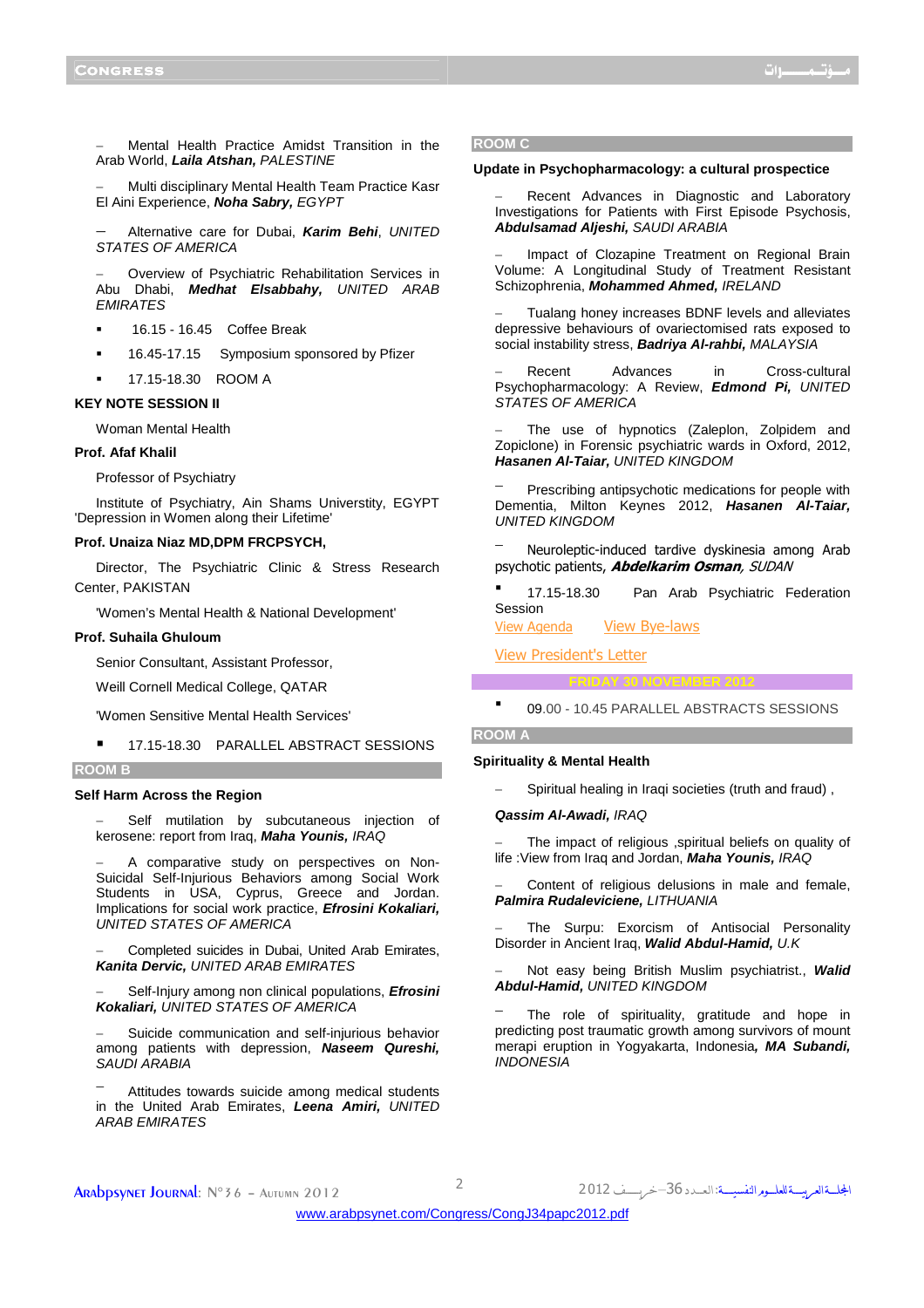## **ROOM B**

## **Women, Violence & Mental Health**

− Community Mental Health Services and Violence Against Women in Cairo., **Samir Abou El Magd, EGYPT** 

Shades of violence against women in a rapidly developing multicultural society in the Middle East, **Siva Prakash,** UNITED ARAB EMIRATES

− Violence against Women in Egypt, **Ahmed El Missiry,** UNITED KINGDOM

The relationship between co-dependency and mobbing/bullying, **Gulsum Ancel, TURKEY**

#### **ROOM C**

## **The Rise of PTSD**

In The Shadow of Terror in Iraq: Posttraumatic Stress Disorder and Psychiatric Co-morbidity Following Bombing attacks: The Role of Shattering of World Assumptions and Altered Self-Capacity, **Fuaad Freh,**  UNITED KINGDOM

− Prevalence of Post traumatic Stress Disorder in Iraq, **Mohammed Lafta,** IRAQ

The aftermath of the revolution. PTSD in a sample of Egyptian adolescents., **Menan Rabie,** EGYPT

− Cumulative Exposure to Family Violence and the Development of Post-Traumatic Stress among Palestinian University Students, **Muhammad Haj-Yahia**

10.45 - 11.15 Coffee Break Coffee B

 09.00 - 11.15 PARALLEL WORKSHOP Saudi Trauma Intervention Team: Local **Experience** 

- Ahmad AlHadi, SAUDI ARABIA
- Dakhil A. AlSaeidi, SAUDI ARABIA
- Samirah Ali AlGhamdi, SAUDI ARABIA
- Meshal K. Alaqeel, SAUDI ARABIA
- 11.15 12.00 ROOM A

## **PLENARY SESSION II**

Prof Abdulla Adbul Rahman, President, Pan Arab Federation of Psychiatrists

- 12.00 14.00 Friday Prayer & Lunch
- 14.00 14.30 Industry Symposium
- 14.00 16.00

## **PARALLEL WORKSHOP**

### **Post-traumatic Disorders Psychiatric Care Part I**

Dr. Walid Khalid Abdul-Hamid, UNITED KINGDOM

Dr. Jamel Turky, TUNISIA

\*Please note this workshop will be presented in Arabic

14.30 - 16.00 ROOM A

## **KEY NOTE SESSION III**

## 'Insights into the Egyptian Mental Health Law'

## **Prof. Hisham Ramy**

Professor of Psychiatry, Institute of Psychiatry, Faculty of Medicine, Ain Shams University, EGYPT

'Egyptian Mental Health Law: Current Status & Future Directions'

## **Prof. Mostafa Shaheen**

Treasurer, Pan Arab Federation of Psychiatrists, EGYPT

'Application of the Egyptian Mental Health Law: Critical Observations'

#### **Prof. Momtaz Abdel Wahab**

Assistant Secretary-General, Pan Arab Federation of Psychiatrists, EGYPT

'Egyptian Psychiatric Association Perspective on the Egyptian Mental Health Law'

14:30 -16:00 PARALLEL ABSTRACTS SESSIONS

#### **ROOM B**

## **Substance abuse and Psychiatric Co-morbidity**

− Substance Induced Psychotic Disorders, **Mohammed Elmahdy,** EGYPT

Types of depression among Iraqi alcoholics, **Abbas Mehdi,** IRAQ

− Prevalence and characteristics of adult attentiondeficit hyperactivity disorder among substance abuse inpatients, **Ahmed Abdelkarim,** EGYPT

− Cannabis is a gateway and cultural specific drug for Egyptians from Ramses the 2nd till modern days, **Hamdy Moselhy,** UNITED ARAB EMIRATES

Death anxiety (thanatophobia) among drug dependents in an Arabic psychiatric hospital, **Hamdy Moselhy,** UNITED ARAB EMIRATES

− Measuring Traumatic Stress Symptoms Among Jordanian Patients After Coronary Artery Bypass Grafting using Impact of Event Scale (IES), **Dalal Yehia**, JORDAN

− Community Surveys of Psychiatric Morbidity in Egypt: Lessons Learned, **Nasser Loza**, EGYPT

#### **ROOM C**

## **Role of environment in psychological disorders**

Can watching traumatic events on TV cause PTSD symptoms? Evidence from Pakistan, **Asima Khan,**  PAKISTAN

− Psychiatric Aspects of Polygamy in Arab Culture:The case of first wife, **Lotfy El Sherbiny**, EGYPT

− Honour killing- a case report, **Luv Sharma,** INDIA

<sup>−</sup> Impact of Excessive Television and Videogame Viewing Time on Childhood Behavior, **Said Abderazeq,**  UNITED ARAB EMIRATES

الجلسةالعربيسة للعلسوم النفسيسة: العسدد 36–خربسسف 2012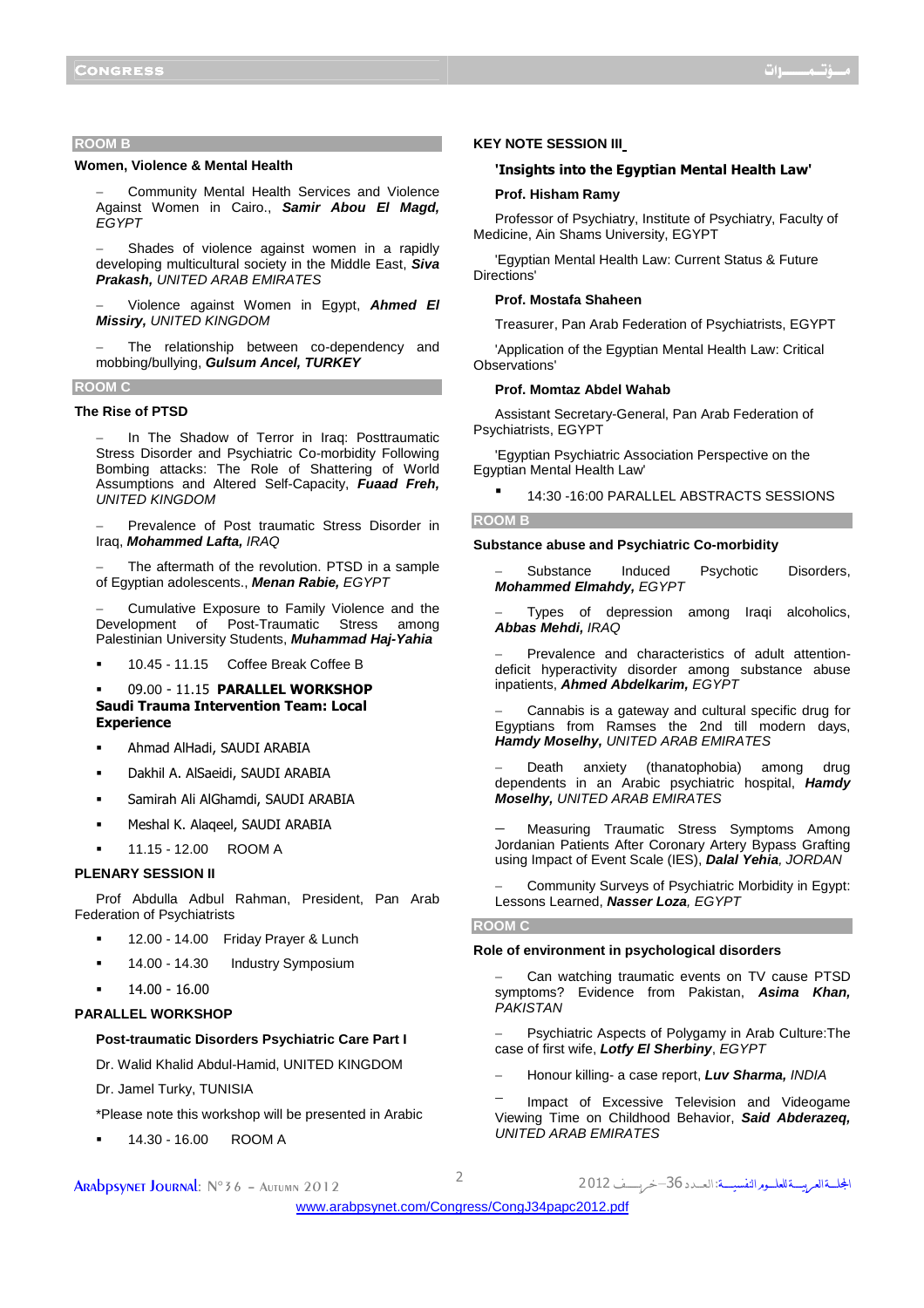<sup>−</sup> Academic Detachment, **Omar Reda,** UNITED STATES OF AMERICA

Stress in medical student in an Indian Medical College, **Sandeepkumar Chauhan,** INDIA

Anxiety and depression among female medical students in King Abdul-Aziz University, **Nahla Khamis Ibrahim,** SAUDI ARABIA

<sup>−</sup> Depressive Symptoms among Secondary School Students: Prevalence and some Associated Factors, **Sami Mana Ahmad Bin Ahmad Ali,** UNITED ARAB **EMIRATES** 

16.00 - 16.30 Coffee Break

16.30 - 18.30 PARALLEL ABSTRACTS SESSIONS

## **ROOM A Trauma**

− NAUFAR: Qatar Addiction Treatment and Rehabilitation Centre: A New Concept and Model for a Comprehensive Integrated Health and Social Care Substance Misuse Service, **Mohammed Abou-Saleh**, **OATAR** 

− Helping the aggrieved and the traumatized in dealing with and overcoming loss and grief, **Kwadwo Amoako Addo**, GHANA

Introducing Trauma Informed care: Relevance to Psychiatry in The Arab World, **Ossama Osman**, UNITED ARAB EMIRATES

− Mental Health Symptoms following Wars and Repression at mosul city/iraq, **Mohammad Darweesh, IRAQ** 

− Acculturation vs. war stresses on psychiatric morbidity of displaced Iraqis after 10 years of displacement in Egypt, **Noha Sabry,** EGYPT

− Caring For Those Who Care: Combating Secondary Trauma, **Ossama Osman**, UNITED ARAB **EMIRATES** 

− Psychosocial Sequels of Syrian Revolution, **M Khaldoun Marwa**, SAUDI ARABIA

#### **ROOM B**

#### **Physical Illiness among Arab psichiatric population I**

Stress and Sleep; concept of correlation, Sultan **Alshahrani,** SAUDI ARABIA

Somatic symptoms in primary care and psychological co-morbidities in Qatar: neglected burden of disease, **Abdulbari Bener,** QATAR

Anxiety and depression among patients with obesity referred for Bariatric Surgery, **Essam Emam**, UNITED ARAB EMIRATES

The PAD Syndrome: Pain, Anxiety, and Depression, **Ahmed El Missiry**, UNITED KINGDOM

Association between psychological distress and gastrointestinal symptoms in diabetes mellitus, **Abdulbari Bener**, QATAR

Depression in Other Chronic Medical Diseases, **Mufeed Raoof**, UNITED ARAB EMIRATES

The Burden of Multimorbidity:The Challenge of Severe Mental Illness and Coexisting Long Term Chronic Conditions, **Helen Millar**, UNITED KINGDOM

Is irritable bowel syndrome a psychiatric disorder?, **Talaat Tadross**, UNITED ARAB EMIRATES

Body Dysmorphic Disorder between Psychiatry and Dermatology: A Literature review, **Amir Mufaddel**, UNITED ARAB EMIRATES

#### **ROOM C**

## **Psychiatric Morbidity in Special Population**

Dementia - Time to focus on prevention?, **Yahya Takriti,** UNITED ARAB EMIRATES

Learning Disabilities and Depression among School Going Adolescents of Public Sector Schools in Pakistan, **Farzana Ashraf,** PAKISTAN

War,terrorism and people with Intellectual Disabilities, **Miriam Isaac,** UNITED KINGDOM

Exposure of palestinian adolescents to prolonged and cumulative military violence: a study of its psychological effects and resiliency factors scientific abstract, **Muhammad Haj-Yahia**

− Psychological and cognitive deficits in Huntington's disease model: Implication of mesenchymal stem cells for Psychological therapy, **Mohammad Amin Edalatmanesh,**  IRAN

Differential Diagnosis of Memory Disorders, **Elzein Abbas Omara**, UNITED ARAB EMIRATES

Management of Homosexuality in Arab culture, **Mohammed Elmahdy,** EGYPT

− Depression among elderly in Beni Suef city (Upper Egypt), **Hani Dessoki,** EGYPT

Disability in schizophrenia and its impact on family burden and family distress, **Ismail Shihabuddeen TM,** INDIA

− Autism comorbidities, **Ahmad Almai,** UNITED ARAB EMIRATES

16:30-18:30 PARALLEL WORKSHOP

## Eating Disorders

Ahmed El Missiry, UNITED KINGDOM

## 08.00 - 10.00 **PARALLEL WORKSHOP**

**Post-traumatic Disorders Psychiatric Care Part II** 

Dr. Walid Khalid Abdul-Hamid, UNITED KINGDOM Dr. Jamel Turky, TUNISIA

**SATURDAY 01 DECEMBER 2012** 

\*Please note this workshop will be presented in Arabic

- 08.30 09.00 Industry Symposia
- 09:00 10:30 ROOM A **KEY NOTE SESSION IV**

**Organised by the World Federation for Mental Health 'Building Constituency and Capacity in the Eastern Mediterranean Region'**

ARADDSYNET JOURNAL: N°36 - AUTUMN 2012